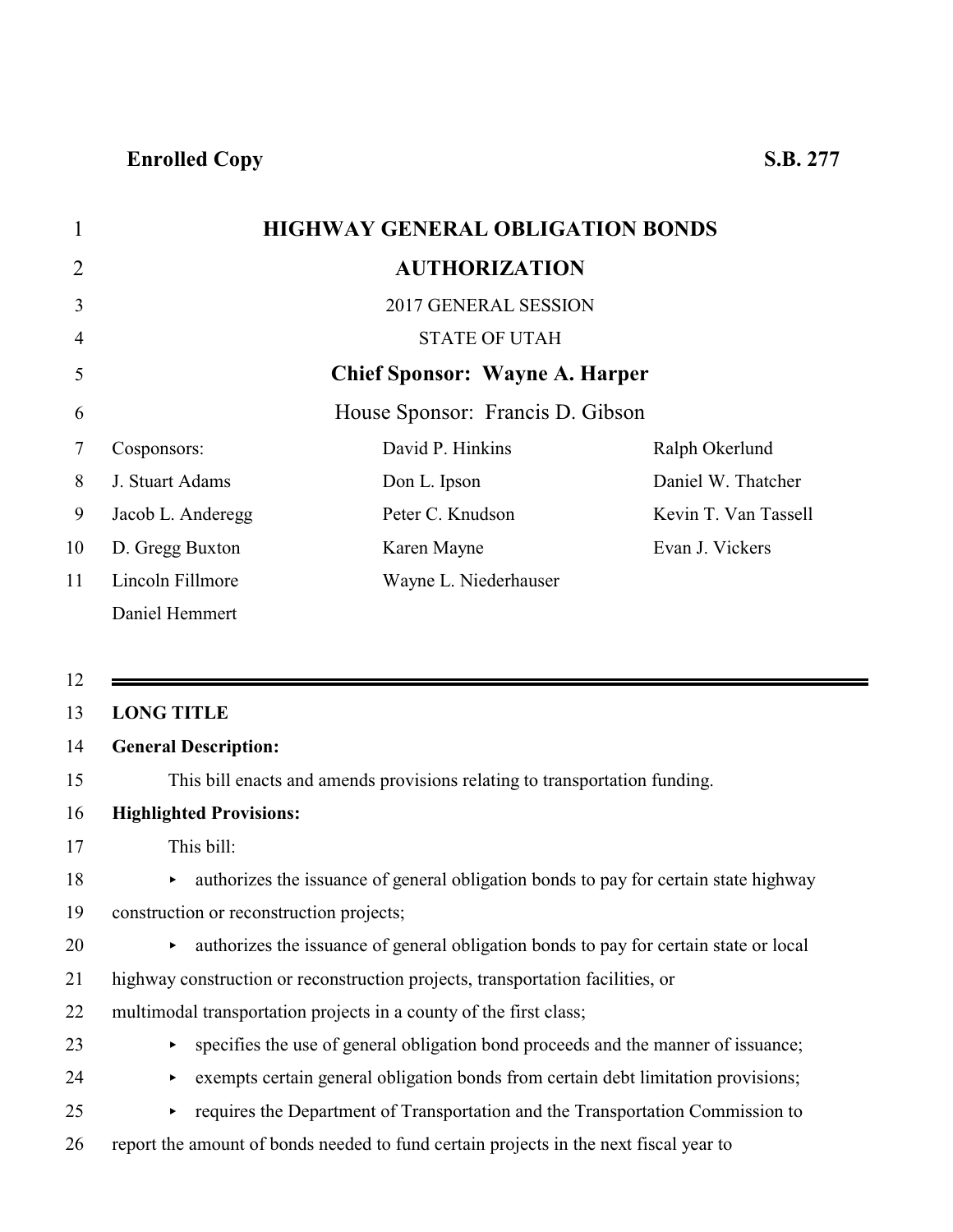<span id="page-1-0"></span>

| 27 | the Executive Appropriations Committee of the Legislature before the bonds may be issued;          |
|----|----------------------------------------------------------------------------------------------------|
| 28 | and                                                                                                |
| 29 | makes technical changes.<br>▶                                                                      |
| 30 | Money Appropriated in this Bill:                                                                   |
| 31 | None                                                                                               |
| 32 | <b>Other Special Clauses:</b>                                                                      |
| 33 | This bill provides a special effective date.                                                       |
| 34 | <b>Utah Code Sections Affected:</b>                                                                |
| 35 | <b>AMENDS:</b>                                                                                     |
| 36 | 63B-1-306, as last amended by Laws of Utah 2009, Chapters 241 and 275                              |
| 37 | 63J-3-402, as last amended by Laws of Utah 2009, Chapters 241 and 275                              |
| 38 | 72-2-121, as last amended by Laws of Utah 2016, Chapter 12                                         |
| 39 | 72-2-124, as last amended by Laws of Utah 2016, Chapters 137 and 291                               |
| 40 | <b>ENACTS:</b>                                                                                     |
|    |                                                                                                    |
| 41 | 63B-27-101, Utah Code Annotated 1953                                                               |
| 42 | 63B-27-102, Utah Code Annotated 1953                                                               |
| 43 |                                                                                                    |
| 44 | Be it enacted by the Legislature of the state of Utah:                                             |
| 45 | Section 1. Section 63B-1-306 is amended to read:                                                   |
| 46 | 63B-1-306. Obligations issued by authority -- Limitation of liability on                           |
| 47 | obligations -- Limitation on amount of obligations issued.                                         |
| 48 | (1) (a) All obligations issued by the authority under this part shall be limited                   |
| 49 | obligations of the authority and may not constitute, nor give rise to, a general obligation or     |
| 50 | liability of, nor a charge against the general credit or taxing power of, this state or any of its |
| 51 | political subdivisions.                                                                            |
| 52 | (b) This limitation shall be plainly stated upon all obligations.                                  |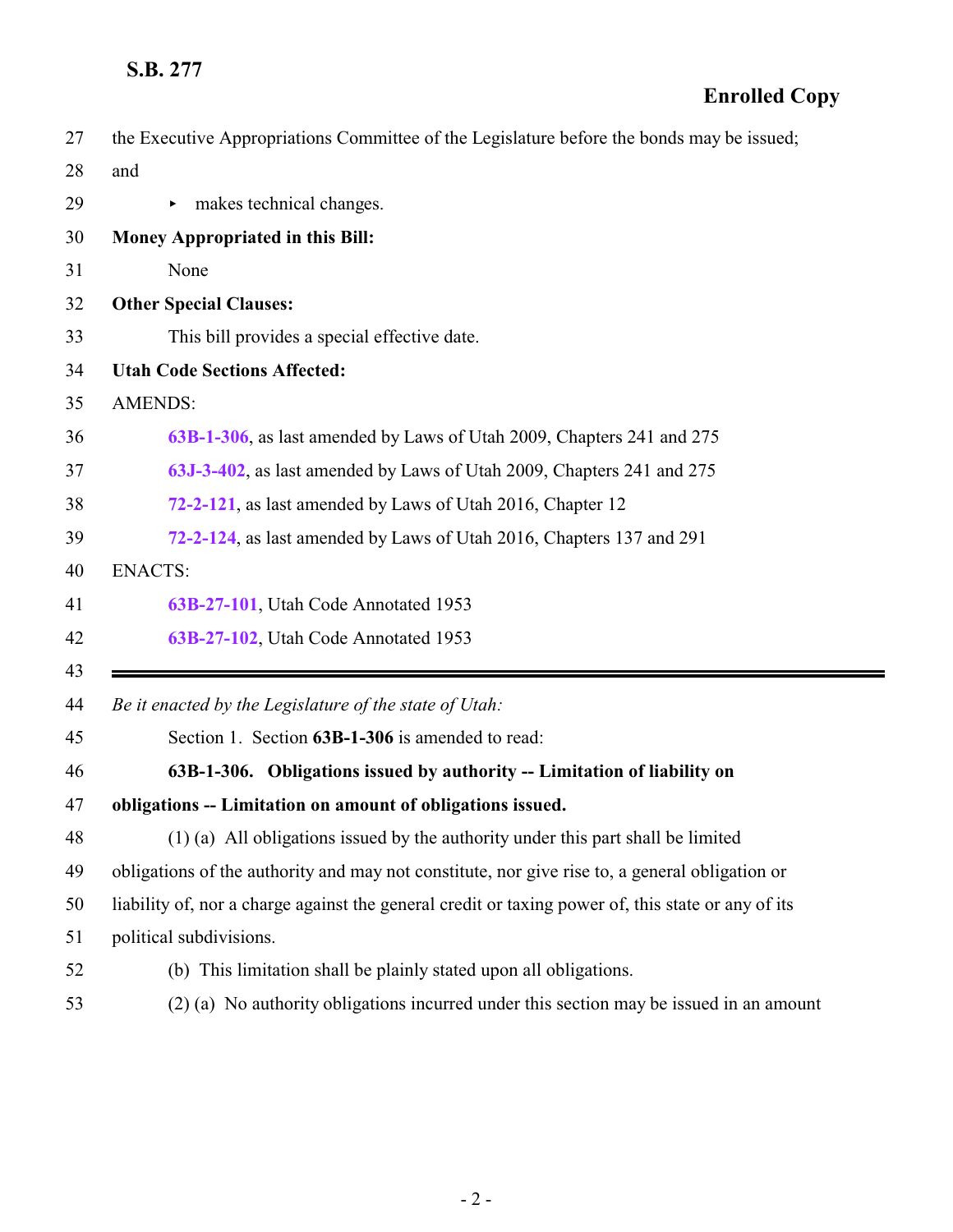| 54 | exceeding the difference between the total indebtedness of the state and an amount equal to         |
|----|-----------------------------------------------------------------------------------------------------|
| 55 | $1-1/2\%$ of the value of the taxable property of the state.                                        |
| 56 | (b) Debt issued under authority of the following parts or sections may not be included              |
| 57 | as part of the total indebtedness of the state of Utah in determining the debt limit established by |
| 58 | this Subsection $(2)$ :                                                                             |
| 59 | (i) Title 63B, Chapter 6, Part 2, 1997 Highway General Obligation Bond                              |
| 60 | Authorization;                                                                                      |
| 61 | (ii) Title 63B, Chapter 6, Part 3, 1997 Highway Bond Anticipation Note Authorization;               |
| 62 | (iii) Title 63B, Chapter 7, Part 2, 1998 Highway General Obligation Bond                            |
| 63 | Authorization;                                                                                      |
| 64 | (iv) Title 63B, Chapter 7, Part 3, 1998 Highway Bond Anticipation Note                              |
| 65 | Authorization;                                                                                      |
| 66 | (v) Title 63B, Chapter 8, Part 2, 1999 Highway General Obligation Bond                              |
| 67 | Authorization;                                                                                      |
| 68 | (vi) Title 63B, Chapter 8, Part 3, 1999 Highway Bond Anticipation Note                              |
| 69 | Authorization;                                                                                      |
| 70 | (vii) Title 63B, Chapter 9, Part 2, 2000 Highway General Obligation Bond;                           |
| 71 | (viii) Title 63B, Chapter 10, Part 1, 2001 Highway General Obligation Bonds;                        |
| 72 | (ix) Title 63B, Chapter 10, Part 2, 2001 Highway General Obligation Bond                            |
| 73 | Anticipation Notes Authorization;                                                                   |
| 74 | (x) Title 63B, Chapter 11, Part 5, 2002 Highway General Obligation Bonds for Salt                   |
| 75 | Lake County;                                                                                        |
| 76 | (xi) Title 63B, Chapter 11, Part 6, 2002 Highway General Obligation Bond                            |
| 77 | Anticipation Notes for Salt Lake County;                                                            |
| 78 | $(xii)$ Section $63B-13-102$ ;                                                                      |
| 79 | $(xiii)$ Section $63B-16-101$ ;                                                                     |
| 80 | $(xiv)$ Section 63B-16-102;                                                                         |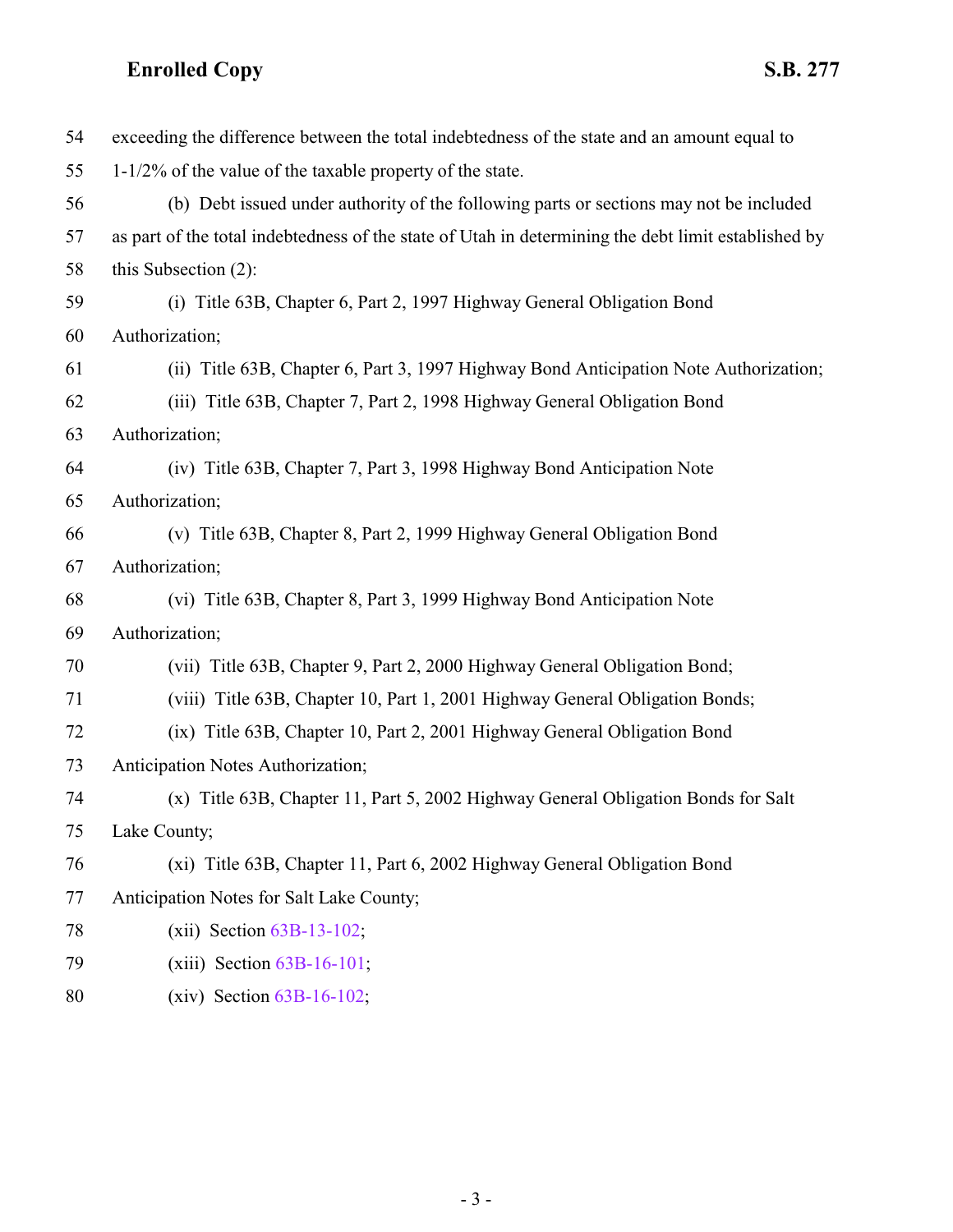| 81  | (xv) Section $63B-18-401$ ; [and]                                                                  |
|-----|----------------------------------------------------------------------------------------------------|
| 82  | (xvi) Section $63B-18-402$ [:]; and                                                                |
| 83  | (xvii) Title 63B, Chapter 27, Part 1, 2017 Highway General Obligation Bonds.                       |
| 84  | (c) Debt issued under authority of Section $63B-7-503$ may not be included as part of              |
| 85  | the total indebtedness of the state in determining the debt limit established by this Subsection   |
| 86  | (2).                                                                                               |
| 87  | (3) The obligations shall be authorized by resolution of the authority, following                  |
| 88  | approval of the Legislature, and may:                                                              |
| 89  | (a) be executed and delivered at any time, and from time to time, as the authority may             |
| 90  | determine;                                                                                         |
| 91  | (b) be sold at public or private sale in the manner and at the prices, either at, in excess        |
| 92  | of, or below their face value and at the times that the authority determines;                      |
| 93  | (c) be in the form and denominations that the authority determines;                                |
| 94  | (d) be of the tenor that the authority determines;                                                 |
| 95  | (e) be in registered or bearer form either as to principal or interest or both;                    |
| 96  | (f) be payable in those installments and at the times that the authority determines;               |
| 97  | (g) be payable at the places, either within or without this state, that the authority              |
| 98  | determines;                                                                                        |
| 99  | (h) bear interest at the rate or rates, payable at the place or places, and evidenced in the       |
| 100 | manner, that the authority determines;                                                             |
| 101 | (i) be redeemable before maturity, with or without premium;                                        |
| 102 | (j) contain any other provisions not inconsistent with this part that are considered to be         |
| 103 | for the best interests of the authority and provided for in the proceedings of the authority under |
| 104 | which the bonds are authorized to be issued; and                                                   |
| 105 | (k) bear facsimile signatures and seals.                                                           |
| 106 | (4) The authority may pay any expenses, premiums, or commissions, that it considers                |
| 107 | necessary or advantageous in connection with the authorization, sale, and issuance of these        |
|     |                                                                                                    |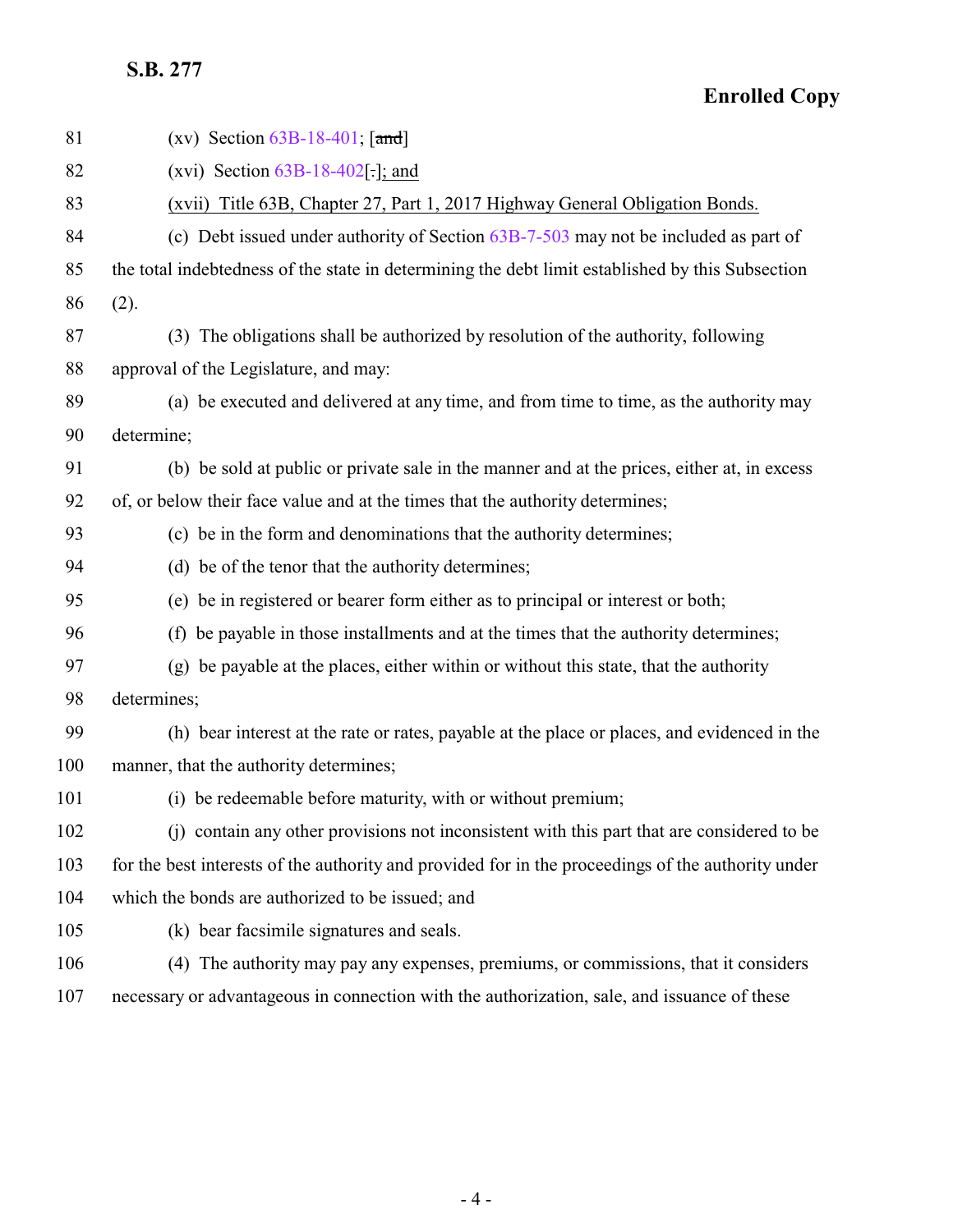<span id="page-4-0"></span>

| 108 | obligations, from the proceeds of the sale of the obligations or from the revenues of the projects |
|-----|----------------------------------------------------------------------------------------------------|
| 109 | involved.                                                                                          |
| 110 | Section 2. Section 63B-27-101 is enacted to read:                                                  |
| 111 | <b>CHAPTER 27. 2017 BONDING AND FINANCING AUTHORIZATIONS</b>                                       |
| 112 | Part 1. 2017 Highway General Obligation Bonds                                                      |
| 113 | 63B-27-101. Highway bonds -- Maximum amount -- Use of proceeds for highway                         |
| 114 | projects.                                                                                          |
| 115 | (1) (a) Subject to the restriction in Subsection $(1)(c)$ , the total amount of bonds issued       |
| 116 | under this section may not exceed \$1,000,000,000.                                                 |
| 117 | (b) When the Department of Transportation certifies to the commission that the                     |
| 118 | requirements of Subsection $72-2-124(5)$ have been met and certifies the amount of bond            |
| 119 | proceeds that the commission needs to provide funding for the projects described in Subsection     |
| 120 | (2) for the current or next fiscal year, the commission may issue and sell general obligation      |
| 121 | bonds in an amount equal to the certified amount plus costs of issuance.                           |
| 122 | (c) The commission may not issue general obligation bonds authorized under this                    |
| 123 | section if the issuance of the general obligation bonds would result in the total current          |
| 124 | outstanding general obligation debt of the state exceeding 50% of the limitation described in      |
| 125 | the Utah Constitution, Article XIV, Section 1.                                                     |
| 126 | (2) Except as provided in Subsection (3), proceeds from the issuance of bonds shall be             |
| 127 | provided to the Department of Transportation to pay all or part of the costs of the following      |
| 128 | state highway construction or reconstruction projects:                                             |
| 129 | (a) state and federal highways prioritized by the Transportation Commission through                |
| 130 | the prioritization process for new transportation capacity projects adopted under Section          |
| 131 | 72-1-304, giving priority consideration for projects with a regional significance or that support  |
| 132 | economic development within the state, including:                                                  |
| 133 | (i) projects that are prioritized but exceed available cash flow beyond the normal                 |
| 134 | programming horizon; or                                                                            |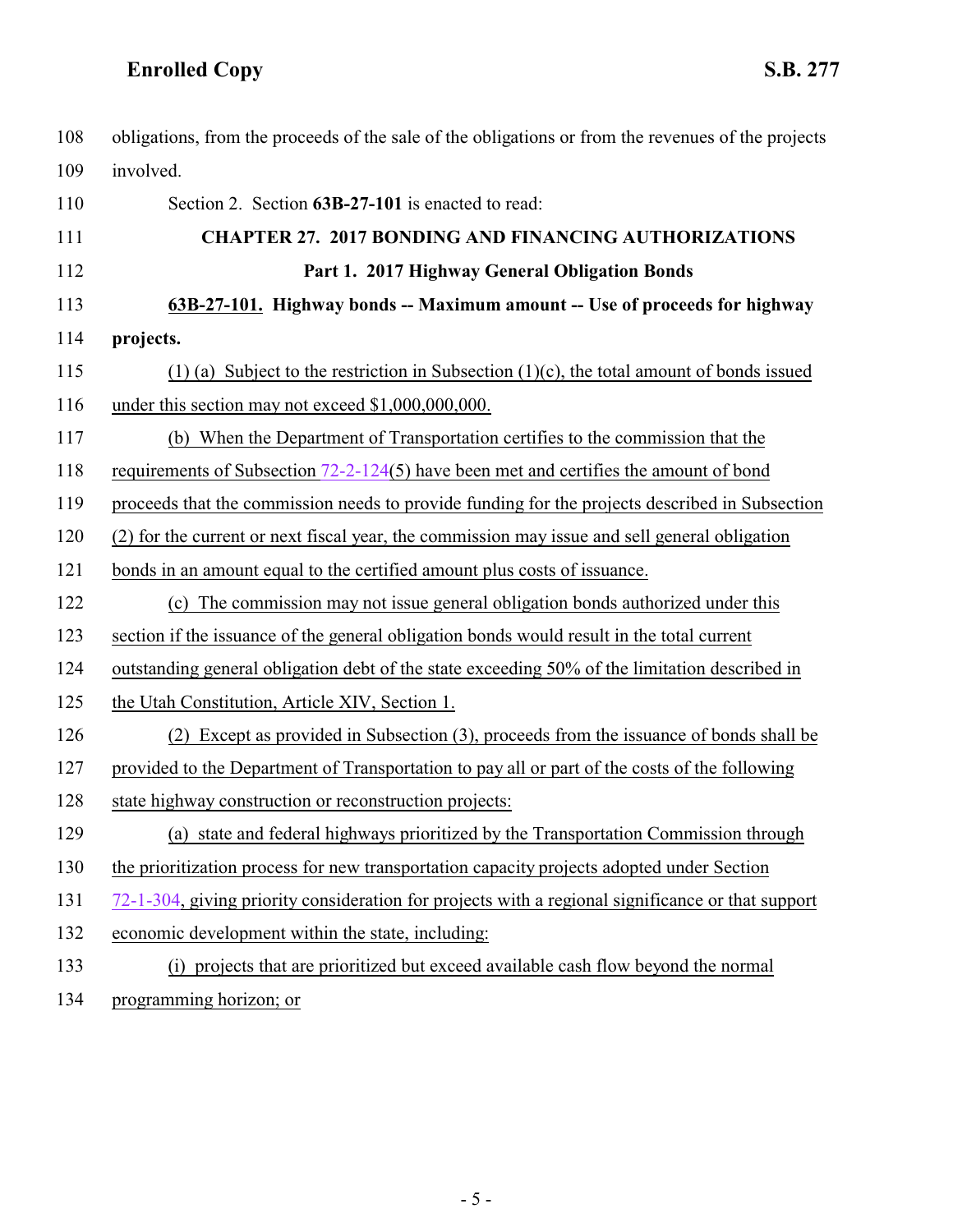| 135 | (ii) projects prioritized in the state highway construction program; and                           |
|-----|----------------------------------------------------------------------------------------------------|
| 136 | (b) \$100,000,000 to be used by the Department of Transportation for transportation                |
| 137 | improvements as prioritized by the Transportation Commission for projects that:                    |
| 138 | (i) have a significant economic development impact associated with recreation and                  |
| 139 | tourism within the state; and                                                                      |
| 140 | (ii) address significant needs for congestion mitigation.                                          |
| 141 | (3) Nineteen million dollars of the bond proceeds issued under this section shall be               |
| 142 | provided to the Transportation Infrastructure Loan Fund created by Section 72-2-202 to make        |
| 143 | funds available for a transportation infrastructure loan or transportation infrastructure          |
| 144 | assistance under Title 72, Chapter 2, Part 2, Transportation Infrastructure Loan Fund, as          |
| 145 | follows:                                                                                           |
| 146 | (a) \$10,000,000 to the military installation development authority created in Section             |
| 147 | 63H-1-201;                                                                                         |
| 148 | (b) \$5,000,000 for right-of-way acquisition and highway construction in Davis County;             |
| 149 | and                                                                                                |
| 150 | (c) \$4,000,000 for pedestrian access and crossings by a public transit fixed guideway             |
| 151 | rail station and an institution of higher education.                                               |
| 152 | (4) The bond proceeds issued under this section shall be provided to the Department of             |
| 153 | Transportation.                                                                                    |
| 154 | (5) The costs under Subsection (2) may include the costs of studies necessary to make              |
| 155 | transportation infrastructure improvements, the costs of acquiring land, interests in land, and    |
| 156 | easements and rights-of-way, the costs of improving sites, and making all improvements             |
| 157 | necessary, incidental, or convenient to the facilities, and the costs of interest estimated to     |
| 158 | accrue on these bonds during the period to be covered by construction of the projects plus a       |
| 159 | period of six months after the end of the construction period, interest estimated to accrue on     |
| 160 | any bond anticipation notes issued under the authority of this title, and all related engineering, |
| 161 | architectural, and legal fees.                                                                     |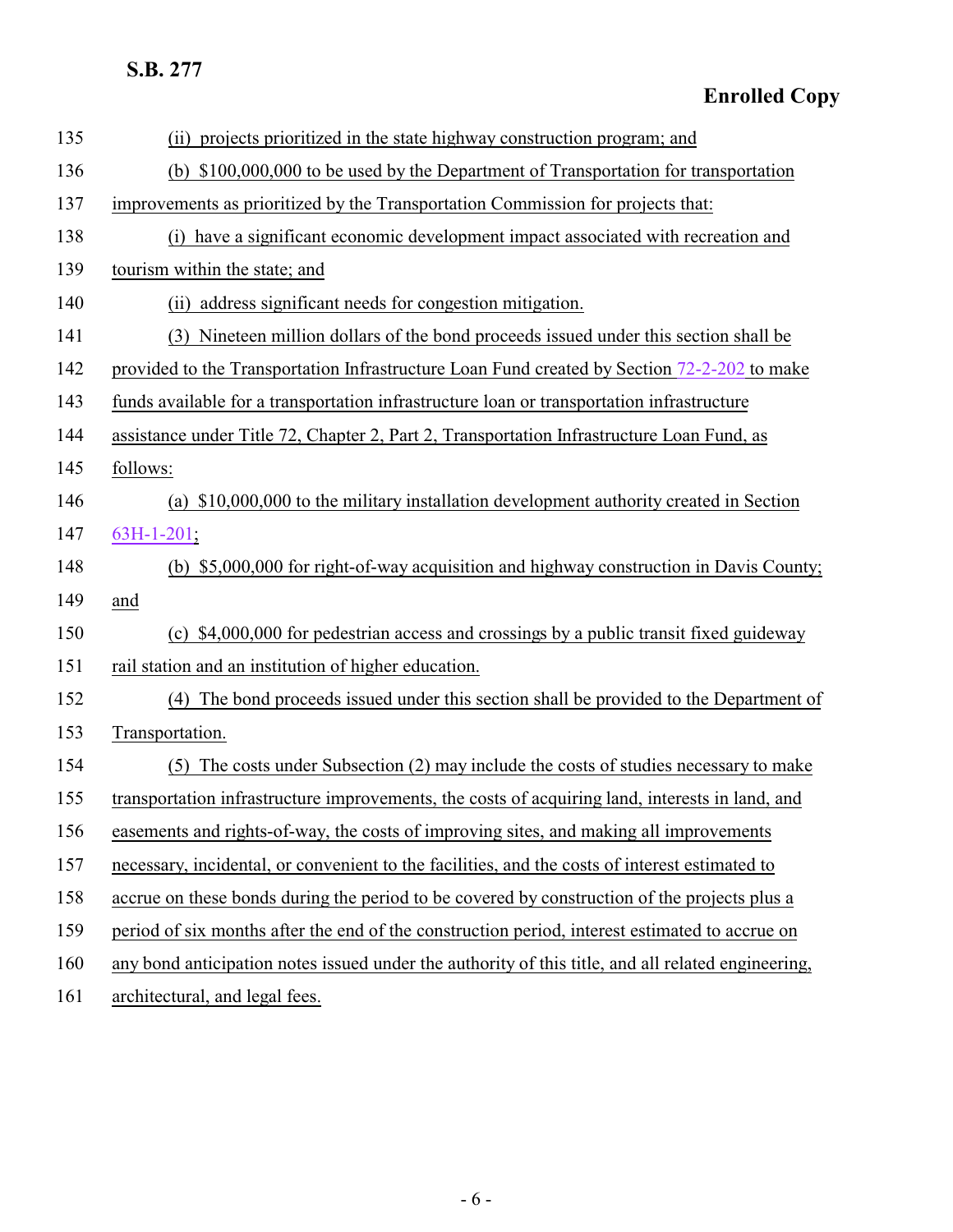<span id="page-6-0"></span>

| 162 | The commission or the state treasurer may make any statement of intent relating to               |
|-----|--------------------------------------------------------------------------------------------------|
| 163 | a reimbursement that is necessary or desirable to comply with federal tax law.                   |
| 164 | The Department of Transportation may enter into agreements related to the projects               |
| 165 | described in Subsection (2) before the receipt of proceeds of bonds issued under this section.   |
| 166 | Section 3. Section 63B-27-102 is enacted to read:                                                |
| 167 | 63B-27-102. Highway bonds -- Maximum amount -- Use of proceeds for highway                       |
| 168 | projects.                                                                                        |
| 169 | (1) (a) Subject to the restriction in Subsection $(1)(c)$ , the total amount of bonds issued     |
| 170 | under this section may not exceed \$47,000,000.                                                  |
| 171 | (b) When the Department of Transportation certifies to the commission the amount of              |
| 172 | bond proceeds that the commission needs to provide funding for the projects described in         |
| 173 | Subsection (2), the commission may issue and sell general obligation bonds in an amount equal    |
| 174 | to the certified amount plus costs of issuance.                                                  |
| 175 | (c) The commission may not issue general obligation bonds authorized under this                  |
| 176 | section if the issuance of the general obligation bonds would result in the total current        |
| 177 | outstanding general obligation debt of the state exceeding 50% of the limitation described in    |
| 178 | the Utah Constitution, Article XIV, Section 1.                                                   |
| 179 | (2) (a) Proceeds from the bonds issued under this section shall be provided to the               |
| 180 | Department of Transportation to pay for or to provide funds to a municipality or county to pay   |
| 181 | for the costs of right-of-way acquisition, construction, reconstruction, renovations, or         |
| 182 | improvements to highways, transportation facilities, or multimodal transportation projects       |
| 183 | described in Subsection $(2)(b)$ .                                                               |
| 184 | (b) Bond proceeds described under Subsection (2)(a) shall be used to pay for state and           |
| 185 | local highway projects or transportation facilities or multimodal transportation projects        |
| 186 | described in Subsection $72-2-121(4)(c)$ in Salt Lake County prioritized by the county.          |
| 187 | (c) The costs under this Subsection (2) may include the costs of acquiring land,                 |
| 188 | interests in land, and easements and rights-of-way, the costs of improving sites, and making all |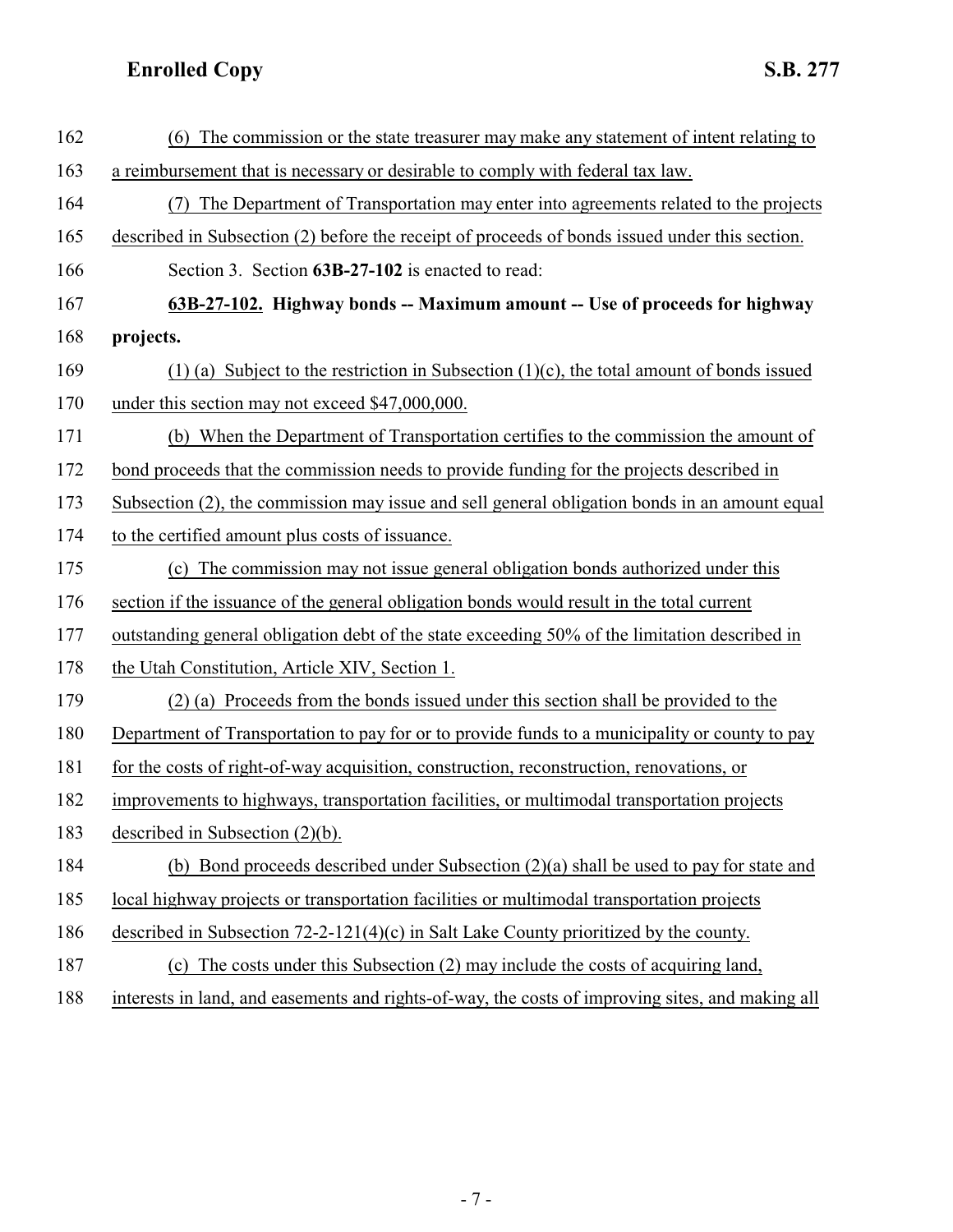<span id="page-7-0"></span>

| 189 | improvements necessary, incidental, or convenient to the facilities, and the costs of interest     |
|-----|----------------------------------------------------------------------------------------------------|
| 190 | estimated to accrue on these bonds during the period to be covered by construction of the          |
| 191 | projects plus a period of six months after the end of the construction period, interest estimated  |
| 192 | to accrue on any bond anticipation notes issued under the authority of this title, and all related |
| 193 | engineering, architectural, and legal fees.                                                        |
| 194 | (3) The commission or the state treasurer may make any statement of intent relating to             |
| 195 | a reimbursement that is necessary or desirable to comply with federal tax law.                     |
| 196 | (4) The Department of Transportation may enter into agreements related to the project              |
| 197 | before the receipt of proceeds of bonds issued under this chapter.                                 |
| 198 | Section 4. Section 63J-3-402 is amended to read:                                                   |
| 199 | 63J-3-402. Debt limitation -- Vote requirement needed to exceed limitation --                      |
| 200 | <b>Exceptions.</b>                                                                                 |
| 201 | $(1)$ (a) Except as provided in Subsection $(1)(b)$ , the outstanding general obligation debt      |
| 202 | of the state may not exceed 45% of the maximum allowable appropriations limit unless               |
| 203 | approved by more than a two-thirds vote of both houses of the Legislature.                         |
| 204 | (b) Notwithstanding the limitation contained in Subsection $(1)(a)$ , debt issued under the        |
| 205 | authority of the following parts or sections is not subject to the debt limitation established by  |
| 206 | this section:                                                                                      |
| 207 | (i) Title 63B, Chapter 6, Part 2, 1997 Highway General Obligation Bond                             |
| 208 | Authorization;                                                                                     |
| 209 | (ii) Title 63B, Chapter 6, Part 3, 1997 Highway Bond Anticipation Note Authorization;              |
| 210 | (iii) Title 63B, Chapter 7, Part 2, 1998 Highway General Obligation Bond                           |
| 211 | Authorization;                                                                                     |
| 212 | (iv) Title 63B, Chapter 7, Part 3, 1998 Highway Bond Anticipation Note                             |
| 213 | Authorization;                                                                                     |
| 214 | (v) Title 63B, Chapter 8, Part 2, 1999 Highway General Obligation Bond                             |
| 215 | Authorization;                                                                                     |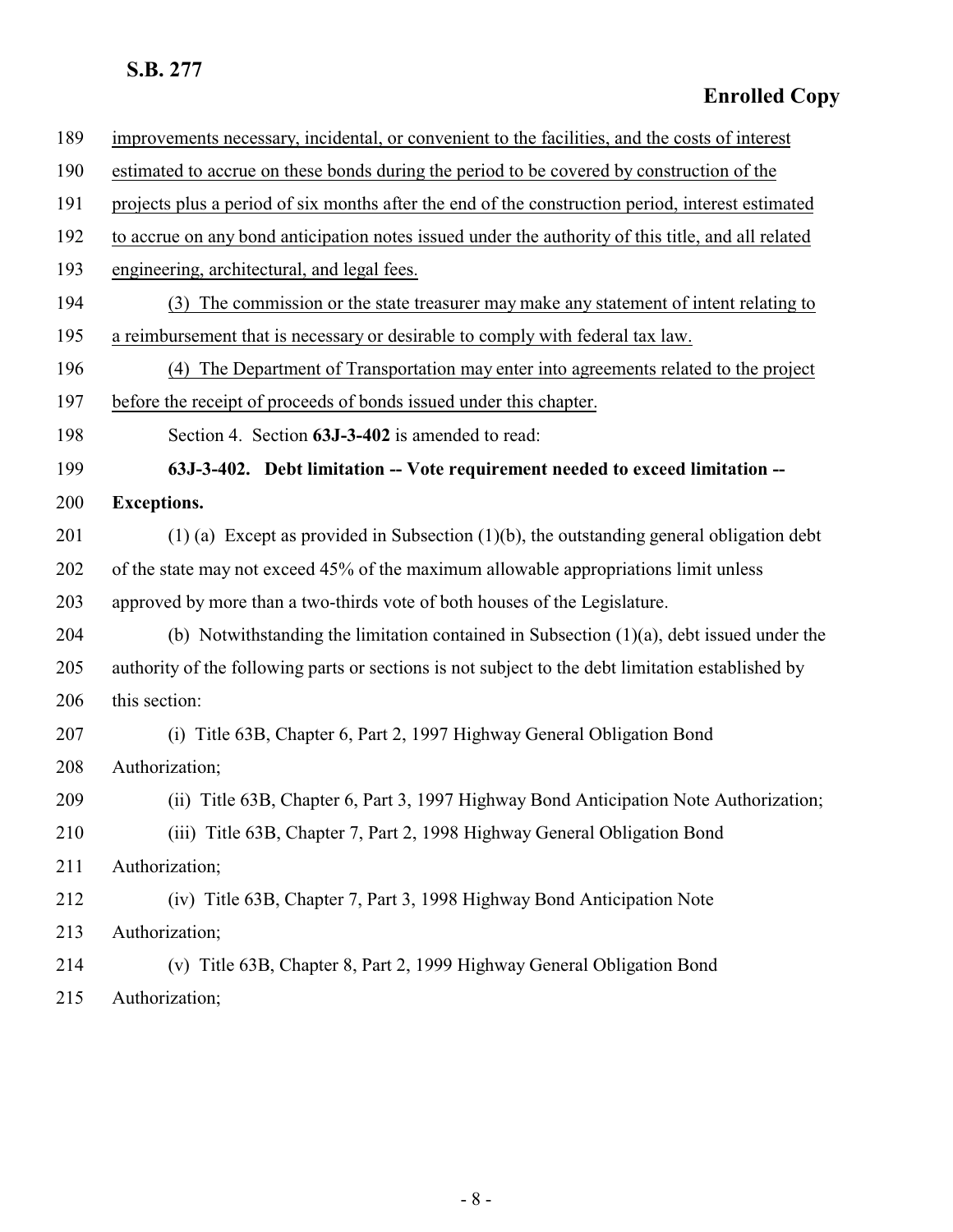<span id="page-8-0"></span>

| 216 | (vi) Title 63B, Chapter 8, Part 3, 1999 Highway Bond Anticipation Note                  |
|-----|-----------------------------------------------------------------------------------------|
| 217 | Authorization;                                                                          |
| 218 | (vii) Title 63B, Chapter 9, Part 2, 2000 Highway General Obligation Bond;               |
| 219 | (viii) Title 63B, Chapter 10, Part 1, 2001 Highway General Obligation Bonds;            |
| 220 | (ix) Title 63B, Chapter 10, Part 2, 2001 Highway General Obligation Bond                |
| 221 | Anticipation Notes Authorization;                                                       |
| 222 | Title 63B, Chapter 11, Part 5, 2002 Highway General Obligation Bonds for Salt<br>(x)    |
| 223 | Lake County;                                                                            |
| 224 | (xi) Title 63B, Chapter 11, Part 6, 2002 Highway General Obligation Bond                |
| 225 | Anticipation Notes for Salt Lake County [Authorization];                                |
| 226 | $(xii)$ Section $63B-13-102$ ;                                                          |
| 227 | $(xiii)$ Section $63B-16-101$ ;                                                         |
| 228 | $(xiv)$ Section $63B-16-102$ ;                                                          |
| 229 | (xv) Section $63B-18-401$ ; [and]                                                       |
| 230 | (xvi) Section $63B-18-402$ .]; and                                                      |
| 231 | (xvii) Title 63B, Chapter 27, Part 1, 2017 Highway General Obligation Bonds.            |
| 232 | (2) This section does not apply if contractual rights will be impaired.                 |
| 233 | Section 5. Section 72-2-121 is amended to read:                                         |
| 234 | 72-2-121. County of the First Class Highway Projects Fund.                              |
| 235 | (1) There is created a special revenue fund within the Transportation Fund known as     |
| 236 | the "County of the First Class Highway Projects Fund."                                  |
| 237 | The fund consists of money generated from the following revenue sources:<br>(2)         |
| 238 | (a) any voluntary contributions received for new construction, major renovations, and   |
| 239 | improvements to highways within a county of the first class;                            |
| 240 | (b) the portion of the sales and use tax described in Subsection $59-12-2214(3)(b)$     |
| 241 | deposited in or transferred to the fund;                                                |
| 242 | (c) the portion of the sales and use tax described in Subsection $59-12-2217(2)(b)$ and |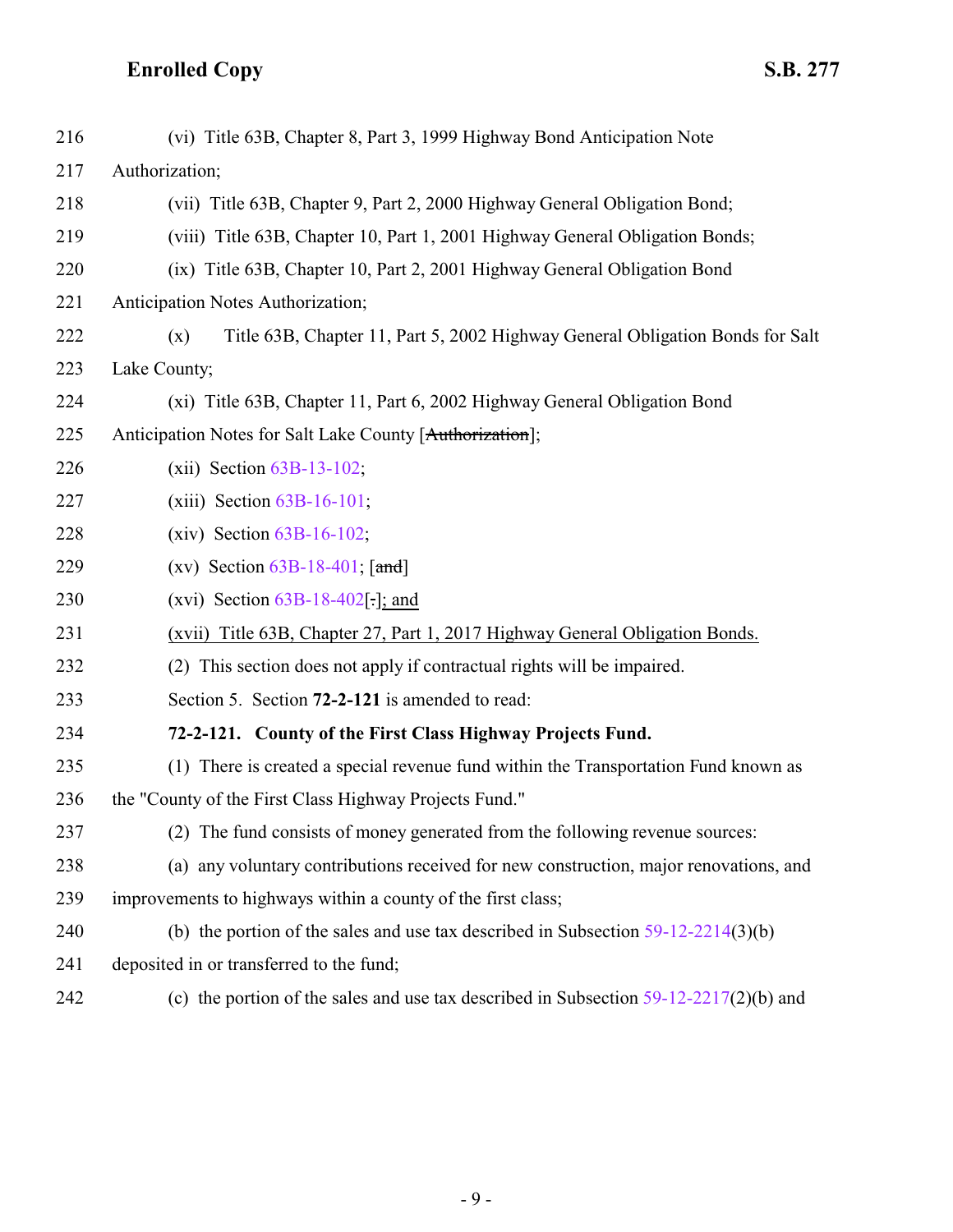| 243 | required by Subsection $59-12-2217(8)(b)$ to be deposited in or transferred to the fund; and      |
|-----|---------------------------------------------------------------------------------------------------|
| 244 | (d) a portion of the local option highway construction and transportation corridor                |
| 245 | preservation fee imposed in a county of the first class under Section 41-1a-1222 deposited in or  |
| 246 | transferred to the fund.                                                                          |
| 247 | $(3)$ (a) The fund shall earn interest.                                                           |
| 248 | (b) All interest earned on fund money shall be deposited into the fund.                           |
| 249 | (4) The executive director shall use the fund money only:                                         |
| 250 | (a) to pay debt service and bond issuance costs for bonds issued under Sections                   |
| 251 | 63B-16-102 [and], 63B-18-402, and 63B-27-102;                                                     |
| 252 | (b) for right-of-way acquisition, new construction, major renovations, and                        |
| 253 | improvements to highways within a county of the first class and to pay any debt service and       |
| 254 | bond issuance costs related to those projects, including improvements to a highway located        |
| 255 | within a municipality in a county of the first class where the municipality is located within the |
| 256 | boundaries of more than a single county;                                                          |
| 257 | (c) for the construction, acquisition, use, maintenance, or operation of:                         |
| 258 | (i) an active transportation facility for nonmotorized vehicles;                                  |
| 259 | (ii) multimodal transportation that connects an origin with a destination; or                     |
| 260 | (iii) a facility that may include a:                                                              |
| 261 | (A) pedestrian or nonmotorized vehicle trail;                                                     |
| 262 | (B) nonmotorized vehicle storage facility;                                                        |
| 263 | (C) pedestrian or vehicle bridge; or                                                              |
| 264 | (D) vehicle parking lot or parking structure;                                                     |
| 265 | (d) for fiscal year 2012-13 only, to pay for or to provide funds to a municipality or             |
| 266 | county to pay for a portion of right-of-way acquisition, construction, reconstruction,            |
| 267 | renovations, and improvements to highways described in Subsections $72-2-121.4(7)$ , (8), and     |
| 268 | (9);                                                                                              |
| 269 | (e) to transfer to the 2010 Salt Lake County Revenue Bond Sinking Fund created by                 |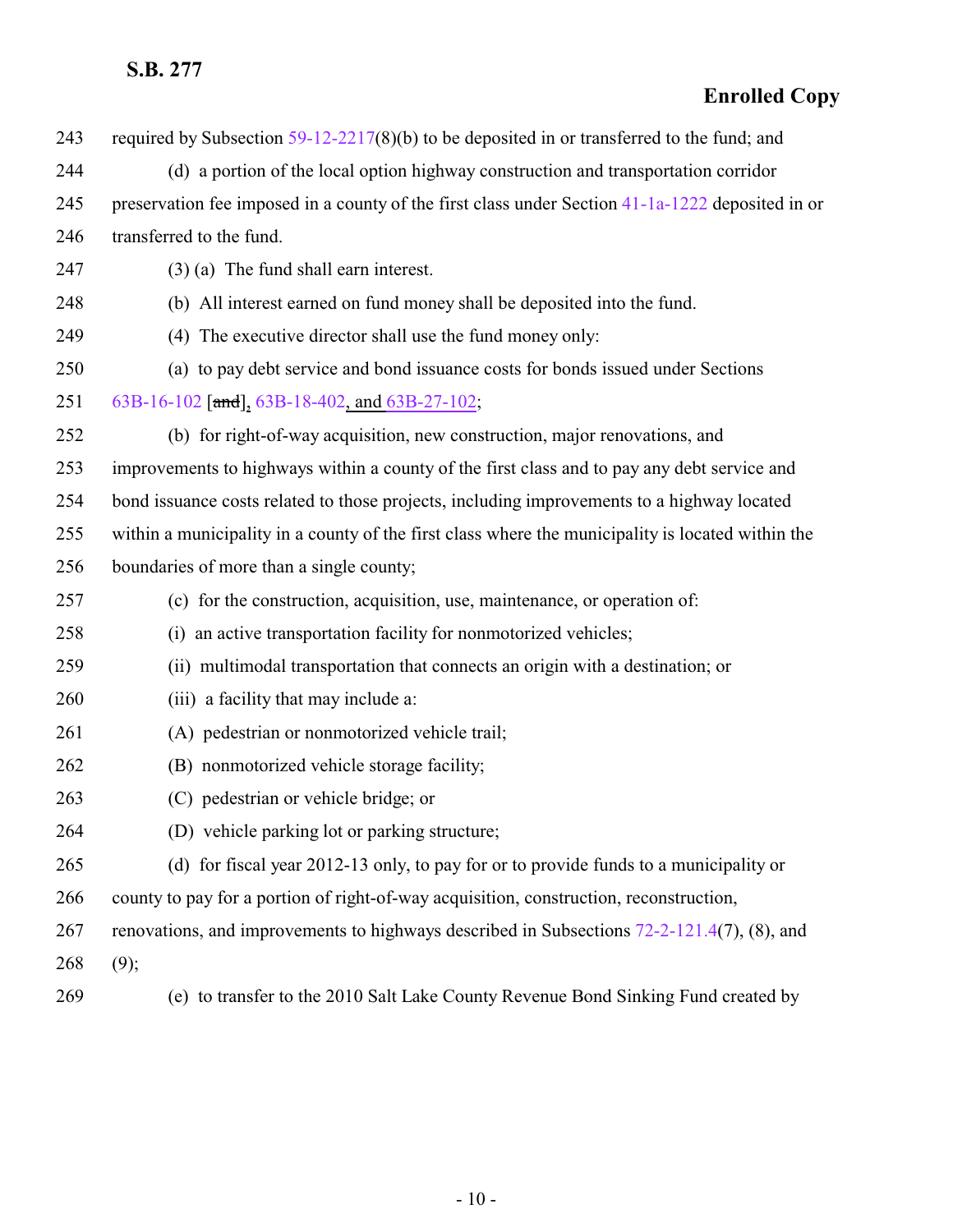| 270 | Section 72-2-121.3 the amount required in Subsection $72-2-121.3(4)(c)$ minus the amounts          |
|-----|----------------------------------------------------------------------------------------------------|
| 271 | transferred in accordance with Subsection $72-2-124(4)(a)(iv)$ ;                                   |
| 272 | (f) for a fiscal year beginning on or after July 1, 2013, to pay debt service and bond             |
| 273 | issuance costs for $$30,000,000$ of the bonds issued under Section $63B-18-401$ for the projects   |
| 274 | described in Subsection $63B-18-401(4)(a)$ ;                                                       |
| 275 | (g) for a fiscal year beginning on or after July 1, 2013, and after the department has             |
| 276 | verified that the amount required under Subsection $72-2-121.3(4)(c)$ is available in the fund, to |
| 277 | transfer an amount equal to 50% of the revenue generated by the local option highway               |
| 278 | construction and transportation corridor preservation fee imposed under Section 41-1a-1222 in      |
| 279 | a county of the first class:                                                                       |
| 280 | (i) to the legislative body of a county of the first class; and                                    |
| 281 | (ii) to be used by a county of the first class for:                                                |
| 282 | (A) highway construction, reconstruction, or maintenance projects; or                              |
| 283 | (B) the enforcement of state motor vehicle and traffic laws;                                       |
| 284 | (h) for fiscal year 2015 only, and after the department has verified that the amount               |
| 285 | required under Subsection $72-2-121.3(4)(c)$ is available in the fund and the transfer under       |
| 286 | Subsection $(4)(f)$ has been made, to transfer an amount equal to the remainder of the revenue     |
| 287 | available in the fund for the 2015 fiscal year:                                                    |
| 288 | (i) to the legislative body of a county of the first class; and                                    |
| 289 | (ii) to be used by a county of the first class for:                                                |
| 290 | (A) highway construction, reconstruction, or maintenance projects; or                              |
| 291 | (B) the enforcement of state motor vehicle and traffic laws;                                       |
| 292 | (i) for fiscal year 2015-16 only, and after the department has verified that the amount            |
| 293 | required under Subsection $72-2-121.3(4)(c)$ is available in the fund and the transfer under       |
| 294 | Subsection $(4)(f)$ has been made, to transfer an amount equal to \$25,000,000:                    |
| 295 | (i) to the legislative body of a county of the first class; and                                    |
| 296 | (ii) to be used by the county for the purposes described in this section;                          |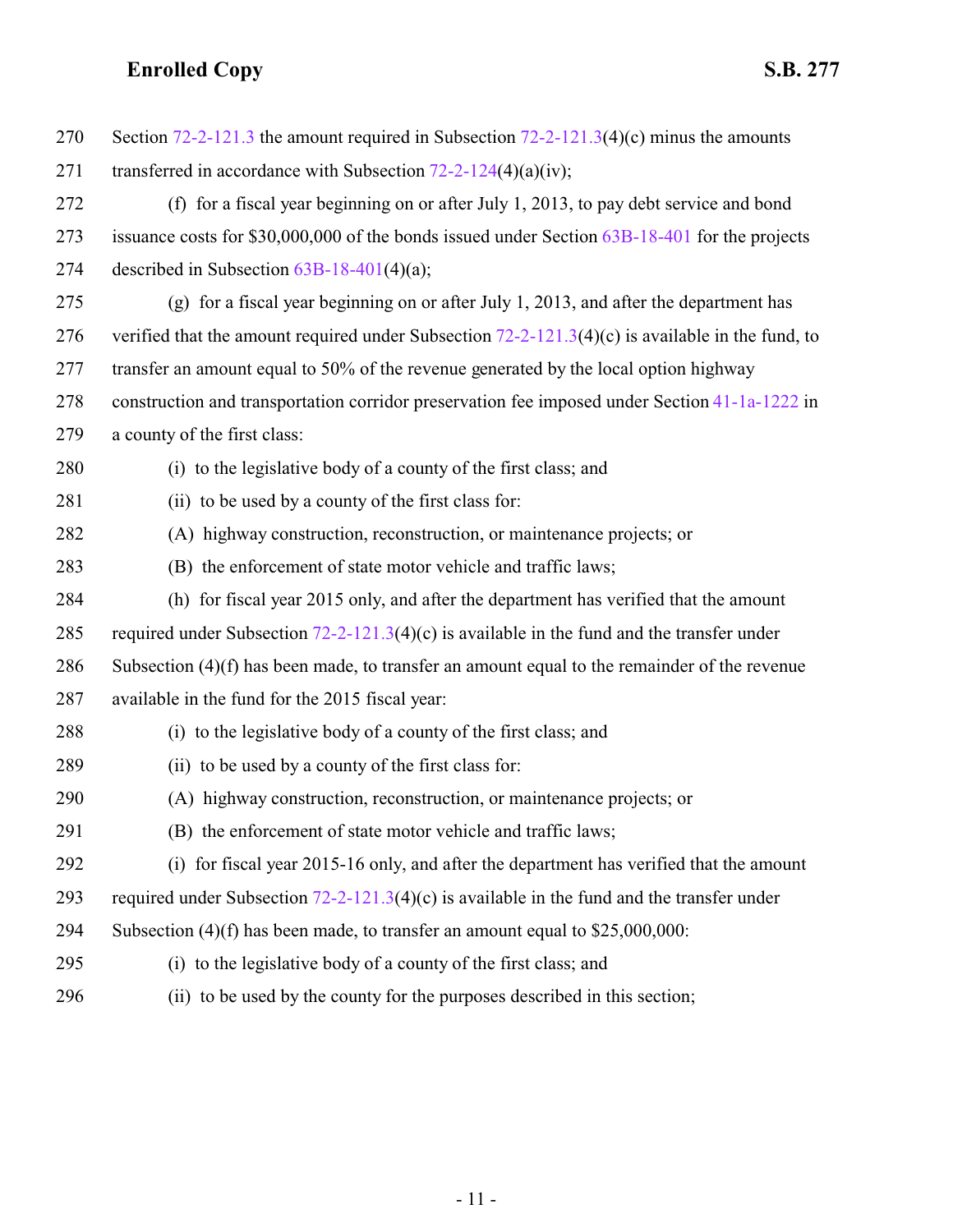| 297 | (j) for a fiscal year beginning on or after July 1, 2015, after the department has verified      |
|-----|--------------------------------------------------------------------------------------------------|
| 298 | that the amount required under Subsection $72-2-121.3(4)(c)$ is available in the fund and the    |
| 299 | transfer under Subsection $(4)(f)$ has been made, to annually transfer an amount equal to up to  |
| 300 | 42.5% of the sales and use tax revenue imposed in a county of the first class and deposited into |
| 301 | the fund in accordance with Subsection $59-12-2214(3)(b)$ to:                                    |
| 302 | (i) the appropriate debt service or sinking fund for the repayment of bonds issued under         |
| 303 | Section $63B-27-102$ ; and                                                                       |
| 304 | (ii) the Transportation Investment Fund of 2005 created in Section 72-2-124 until                |
| 305 | \$28,079,000 has been deposited into the Transportation Investment Fund of 2005; and             |
| 306 | (k) for a fiscal year beginning after the amount described in Subsection $(4)(j)$ has been       |
| 307 | repaid to the Transportation Investment Fund of 2005 until fiscal year 2030, [and] after the     |
| 308 | department has verified that the amount required under Subsection $72-2-121.3(4)(c)$ is          |
| 309 | available in the fund and the transfer under Subsection $(4)(f)$ has been made, and after the    |
| 310 | bonds under Section 63B-27-102 have been repaid, to annually transfer an amount equal to up      |
| 311 | to 42.5% of the sales and use tax revenue imposed in a county of the first class and deposited   |
| 312 | into the fund in accordance with Subsection $59-12-2214(3)(b)$ :                                 |
| 313 | (i) to the legislative body of a county of the first class; and                                  |
| 314 | (ii) to be used by the county for the purposes described in this section.                        |
| 315 | (5) The revenues described in Subsections $(2)(b)$ , $(c)$ , and $(d)$ that are deposited in the |
| 316 | fund and bond proceeds from bonds issued under Sections 63B-16-102 [and], 63B-18-402, and        |
| 317 | $63B-27-102$ are considered a local matching contribution for the purposes described under       |
| 318 | Section 72-2-123.                                                                                |
| 319 | (6) The additional administrative costs of the department to administer this fund shall          |
| 320 | be paid from money in the fund.                                                                  |
| 321 | (7) Notwithstanding any statutory or other restrictions on the use or expenditure of the         |
| 322 | revenue sources deposited into this fund, the Department of Transportation may use the money     |
| 323 | in this fund for any of the purposes detailed in Subsection (4).                                 |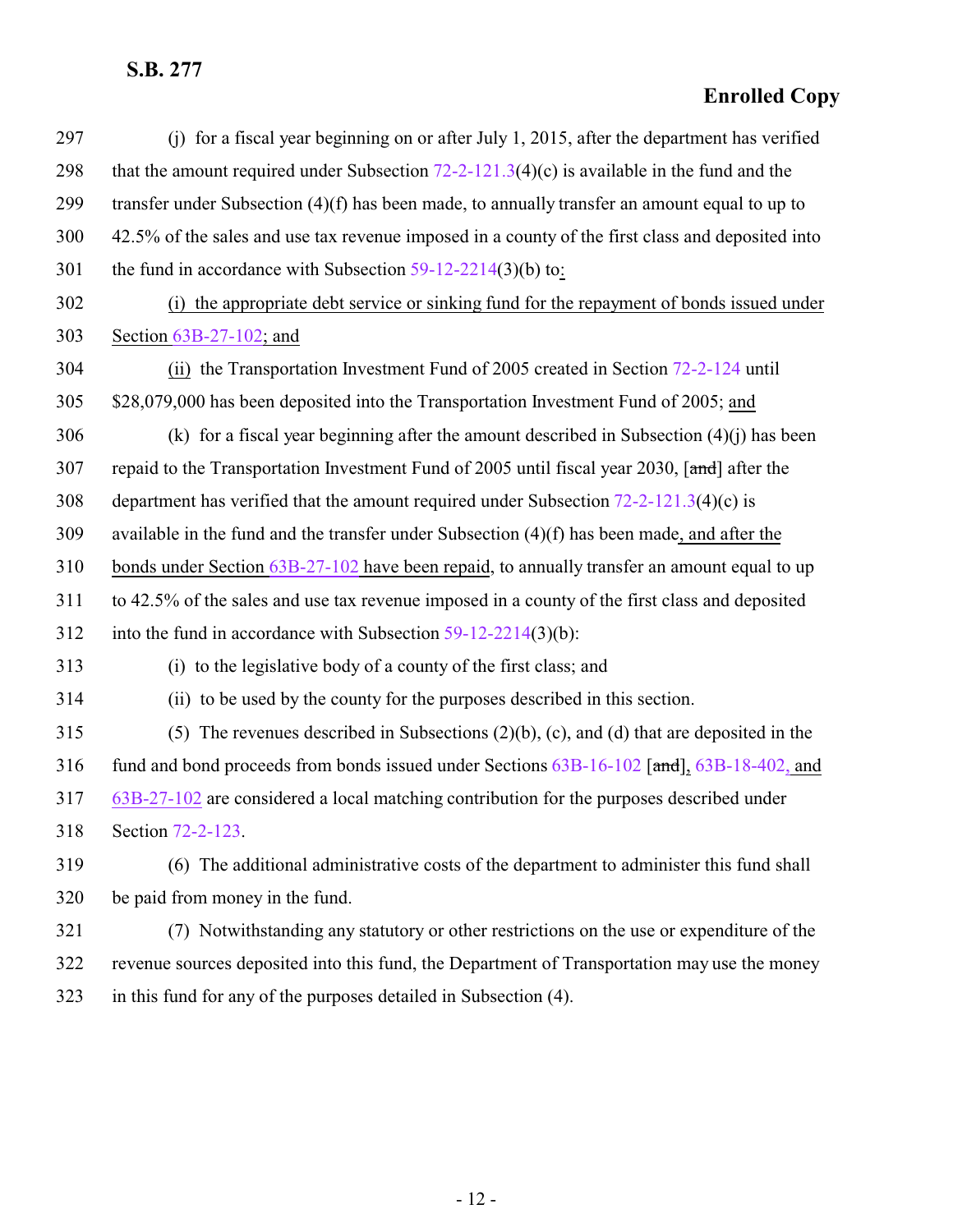<span id="page-12-0"></span>

| 324 | Section 6. Section 72-2-124 is amended to read:                                              |
|-----|----------------------------------------------------------------------------------------------|
| 325 | 72-2-124. Transportation Investment Fund of 2005.                                            |
| 326 | (1) There is created a capital projects fund entitled the Transportation Investment Fund     |
| 327 | of 2005.                                                                                     |
| 328 | (2) The fund consists of money generated from the following sources:                         |
| 329 | (a) any voluntary contributions received for the maintenance, construction,                  |
| 330 | reconstruction, or renovation of state and federal highways;                                 |
| 331 | (b) appropriations made to the fund by the Legislature;                                      |
| 332 | (c) the sales and use tax revenues deposited into the fund in accordance with Section        |
| 333 | $59 - 12 - 103$ ;                                                                            |
| 334 | (d) registration fees designated under Section $41-1a-1201$ ; and                            |
| 335 | (e) revenues transferred to the fund in accordance with Section $72-2-106$ .                 |
| 336 | $(3)$ (a) The fund shall earn interest.                                                      |
| 337 | (b) All interest earned on fund money shall be deposited into the fund.                      |
| 338 | $(4)$ (a) Except as provided in Subsection $(4)(b)$ , the executive director may use fund    |
| 339 | money only to pay:                                                                           |
| 340 | (i) the costs of maintenance, construction, reconstruction, or renovation to state and       |
| 341 | federal highways prioritized by the Transportation Commission through the prioritization     |
| 342 | process for new transportation capacity projects adopted under Section 72-1-304;             |
| 343 | (ii) the costs of maintenance, construction, reconstruction, or renovation to the highway    |
| 344 | projects described in Subsections $63B-18-401(2)$ , (3), and (4);                            |
| 345 | (iii) principal, interest, and issuance costs of bonds authorized by Section 63B-18-401      |
| 346 | minus the costs paid from the County of the First Class Highway Projects Fund in accordance  |
| 347 | with Subsection $72-2-121(4)(f)$ ;                                                           |
| 348 | (iv) for a fiscal year beginning on or after July 1, 2013, to transfer to the 2010 Salt      |
| 349 | Lake County Revenue Bond Sinking Fund created by Section 72-2-121.3 the amount certified     |
| 350 | by Salt Lake County in accordance with Subsection $72-2-121.3(4)(c)$ as necessary to pay the |